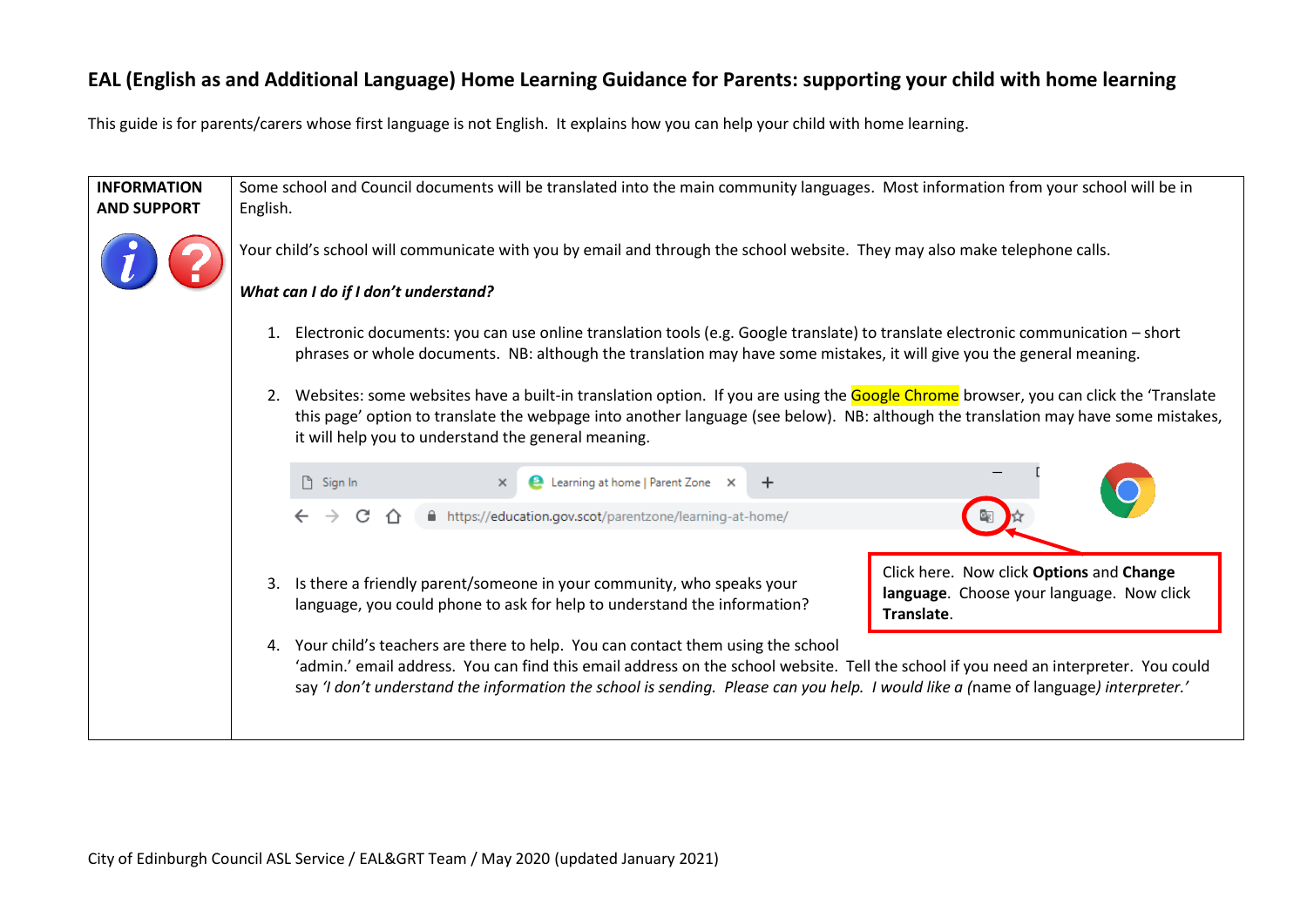| <b>LEARNING AT</b> | Ideas for planning the day                                                                                                                                                                                                              |  |  |  |  |
|--------------------|-----------------------------------------------------------------------------------------------------------------------------------------------------------------------------------------------------------------------------------------|--|--|--|--|
| <b>HOME</b>        | We understand that trying to support your child's learning at home alongside everything else is challenging. We encourage you to do what you                                                                                            |  |  |  |  |
|                    | can in your situation. Structure and routines can help children to feel safe and help learning. Here are some ideas:                                                                                                                    |  |  |  |  |
|                    | Agree set times for going to bed and getting up in the morning, where possible.                                                                                                                                                         |  |  |  |  |
|                    | Get some fresh air and exercise every day.                                                                                                                                                                                              |  |  |  |  |
|                    | Try to include a variety of activities (see the table below).                                                                                                                                                                           |  |  |  |  |
|                    | Make a daily plan with your child (you can use pictures or symbols for the activities). Share this with your child the                                                                                                                  |  |  |  |  |
|                    | night before so they know what to expect. Put the plan somewhere your child can see.                                                                                                                                                    |  |  |  |  |
|                    | Limit the time your child spends on electronic devices where possible.<br>$\bullet$                                                                                                                                                     |  |  |  |  |
|                    | Respect each other's privacy and give space where you can.                                                                                                                                                                              |  |  |  |  |
|                    | Does your child have a classmate they could work with for some activities, online?                                                                                                                                                      |  |  |  |  |
|                    | Take time to review the day's activities to help your child feel a sense of achievement.                                                                                                                                                |  |  |  |  |
|                    | Be kind to yourself, don't worry if you can't manage all of this!                                                                                                                                                                       |  |  |  |  |
|                    | This video has some suggestions for how you can structure your day:<br>https://educationendowmentfoundation.org.uk/public/files/videos/EEF Supporting daily routines during school closures.mp4?mc cid=7de<br>de45ca9&mc eid=5aa0e24dbb |  |  |  |  |
|                    | Use your home language to support your child                                                                                                                                                                                            |  |  |  |  |
|                    | Research shows that a strong foundation in the first or home language is important for learning other languages, for learning the curriculum<br>and for community identity.                                                             |  |  |  |  |
|                    |                                                                                                                                                                                                                                         |  |  |  |  |
|                    | You can support your child by:                                                                                                                                                                                                          |  |  |  |  |
|                    | reading books in your home language and talking about them                                                                                                                                                                              |  |  |  |  |
|                    | researching the class topic online, in your home language, using age-                                                                                                                                                                   |  |  |  |  |
|                    | appropriate websites                                                                                                                                                                                                                    |  |  |  |  |
|                    | talking with your child about the class topic, in your home language                                                                                                                                                                    |  |  |  |  |
|                    | creating activities in your home language, e.g. crosswords; word-searches; a quiz                                                                                                                                                       |  |  |  |  |
|                    | using home language literacy, numeracy and other educational websites, for the appropriate age                                                                                                                                          |  |  |  |  |
|                    |                                                                                                                                                                                                                                         |  |  |  |  |